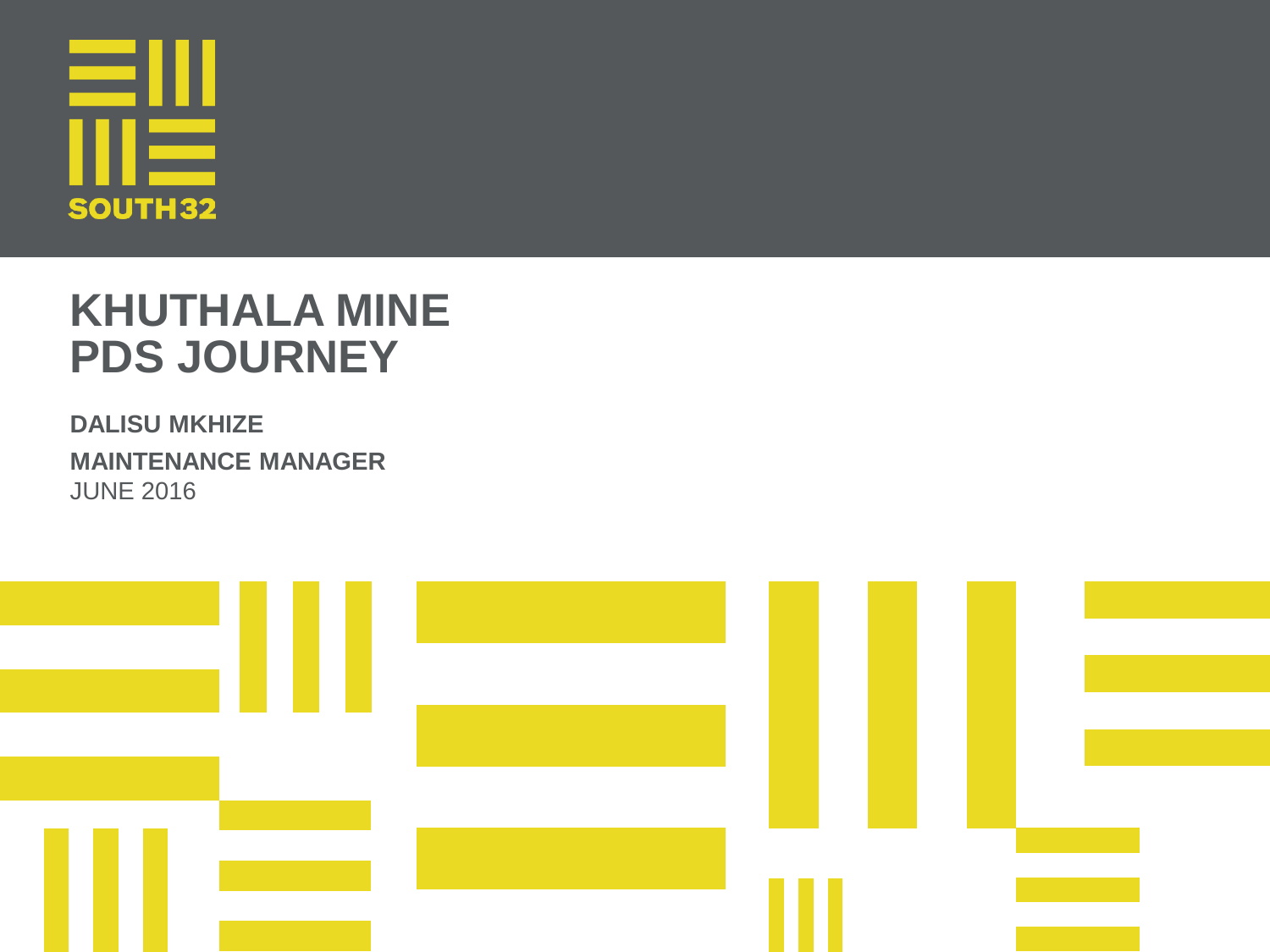



#### **Intro**

#### **Behavioural plan used**

## **Section 44 CM operator incident**

**Analysis of data**

**Production performance**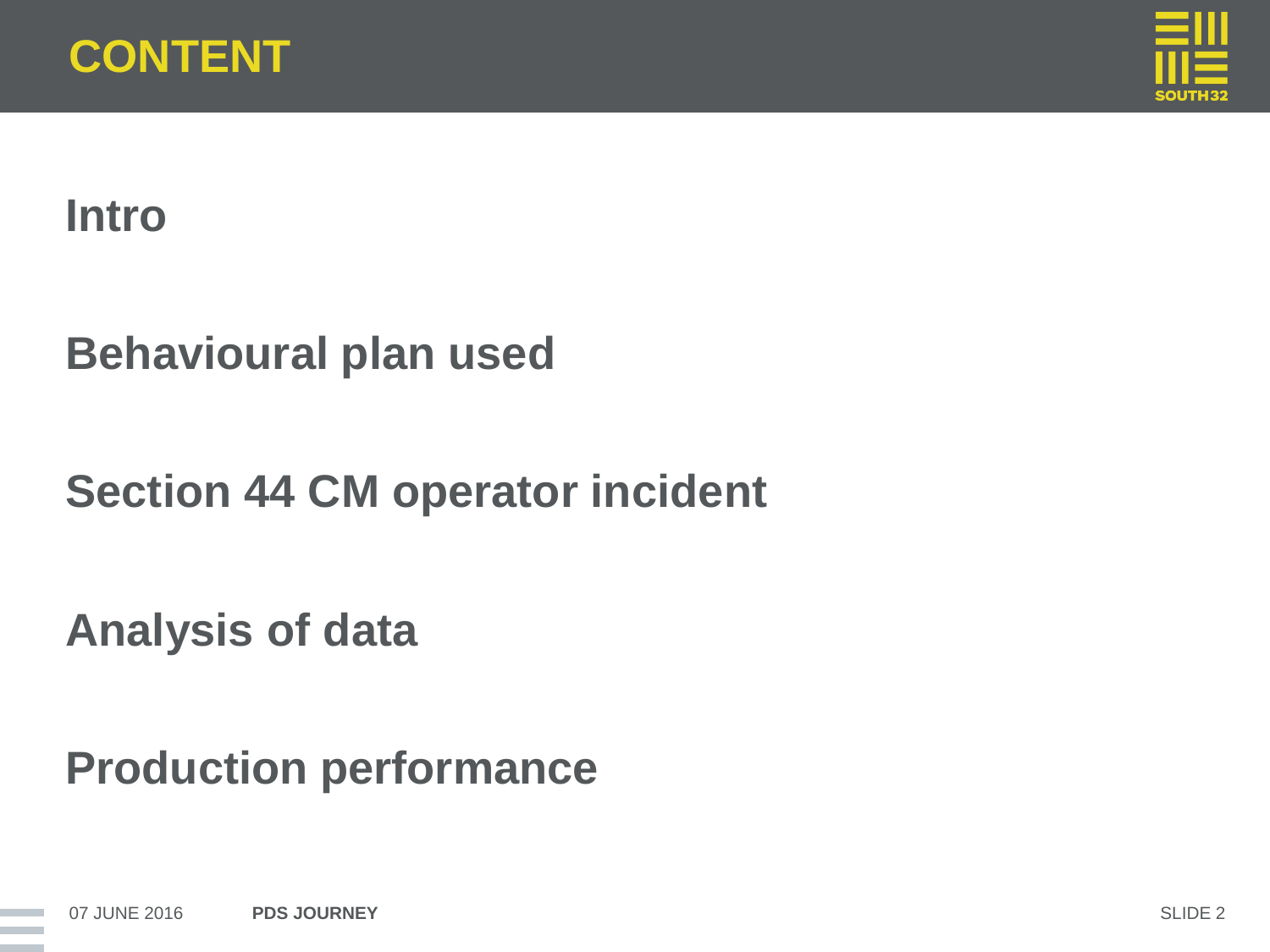



HazardAvert™

- establishes a magnetic marker field—or zone— around machinery
- Generators fitted onto machinery create fields, 'WARNING ZONE' and 'DANGER ZONE'
- Personnel wear a Personal Alarm Device (PAD)
- Khutala make use of the 24V proximity Detection System

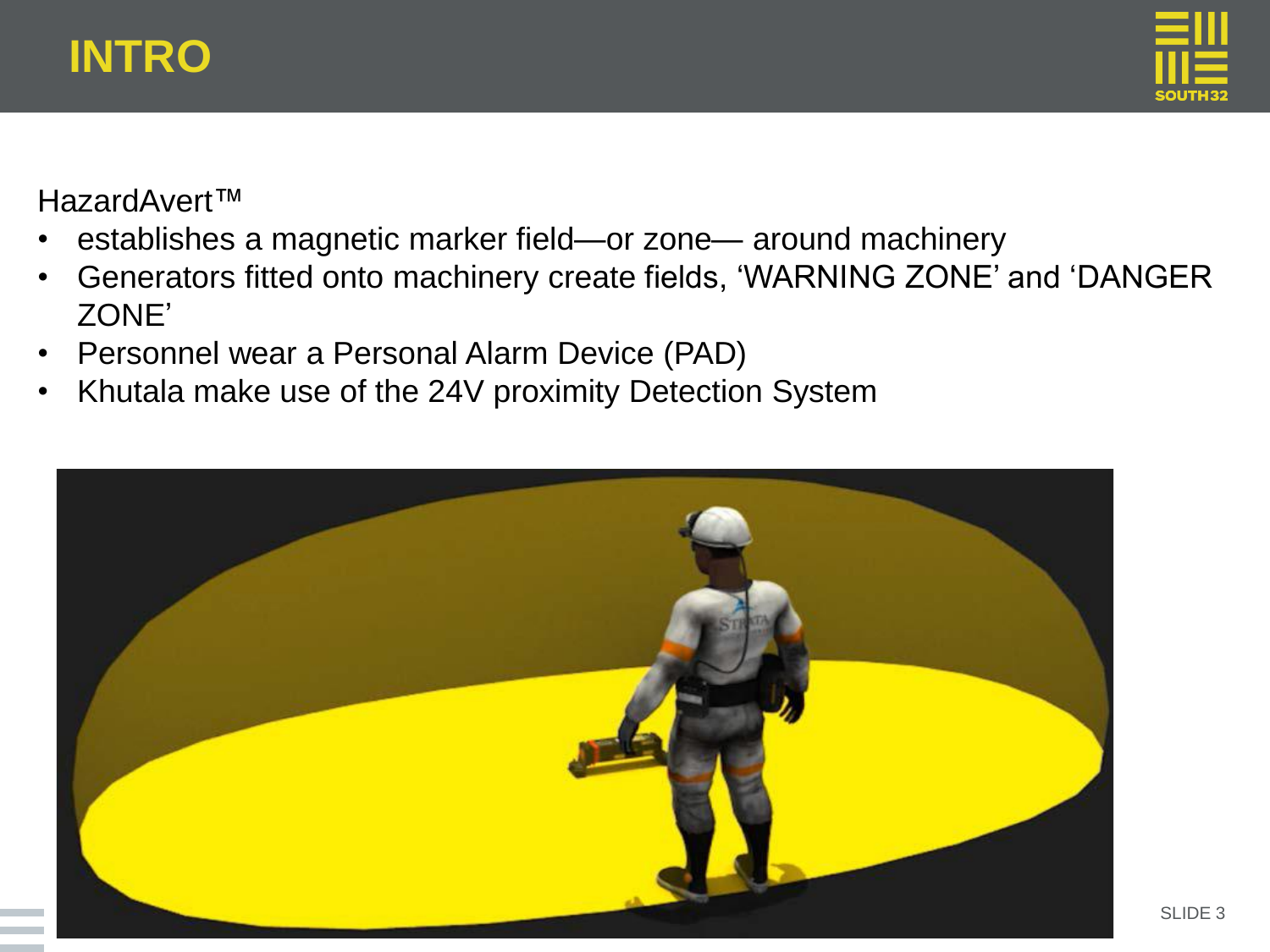

# **Vision**

#### Create an enabling environment for people to make safe decisions.

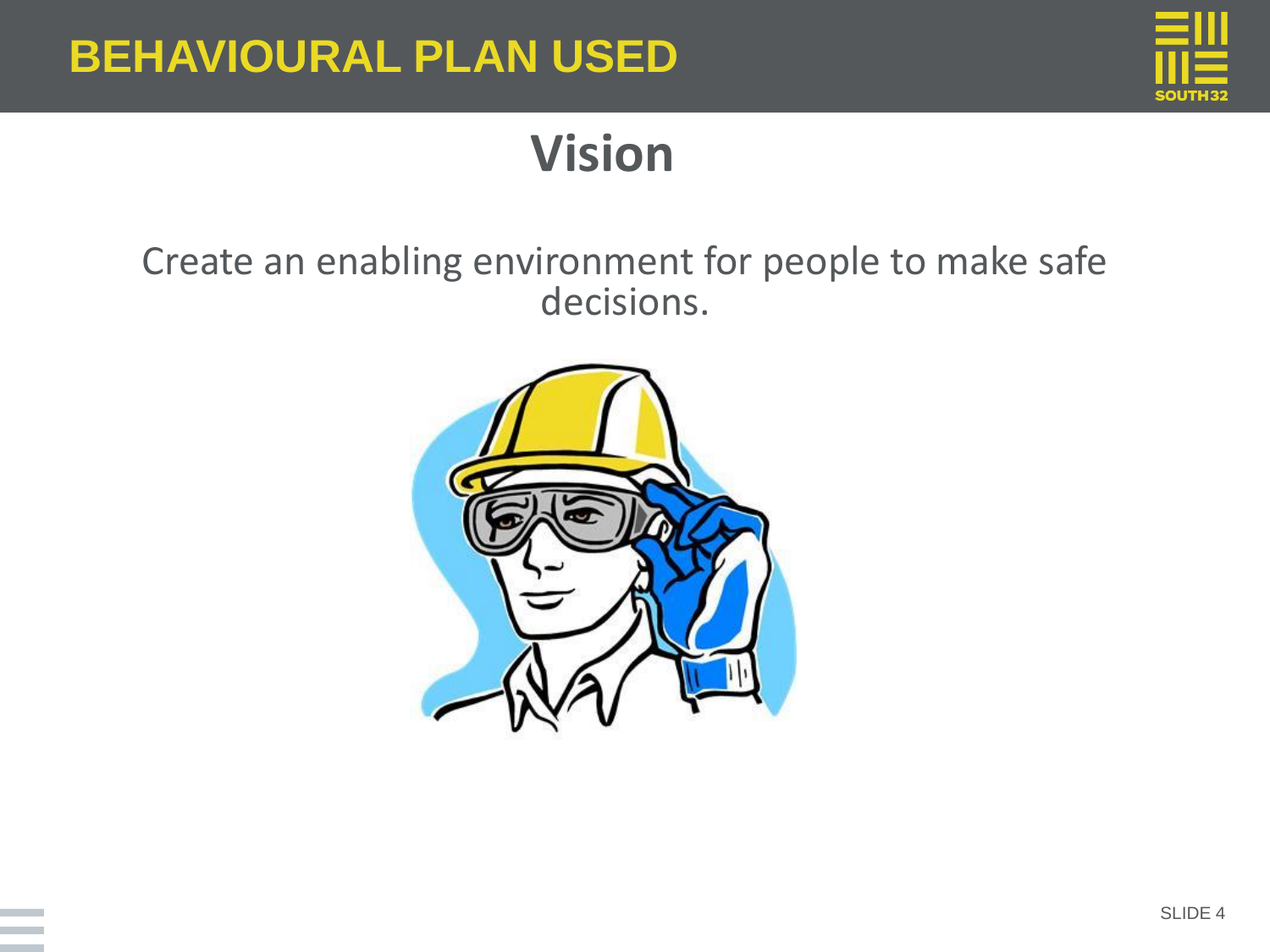

#### **MINIMIZE THE INTERACTION BETWEEN OPERATORS AND MACHINES IN THE RED ZONE**

Location of Remote Control Victims With Respect to Machine



**This is a depiction of the location of the fatal accidents around a Continuous Miner.** 

> •**Circles indicate victim had possession of remote.**

•**Gray indicates victim was performing maintenance.** 

•**Squares indicate victim was not the operator**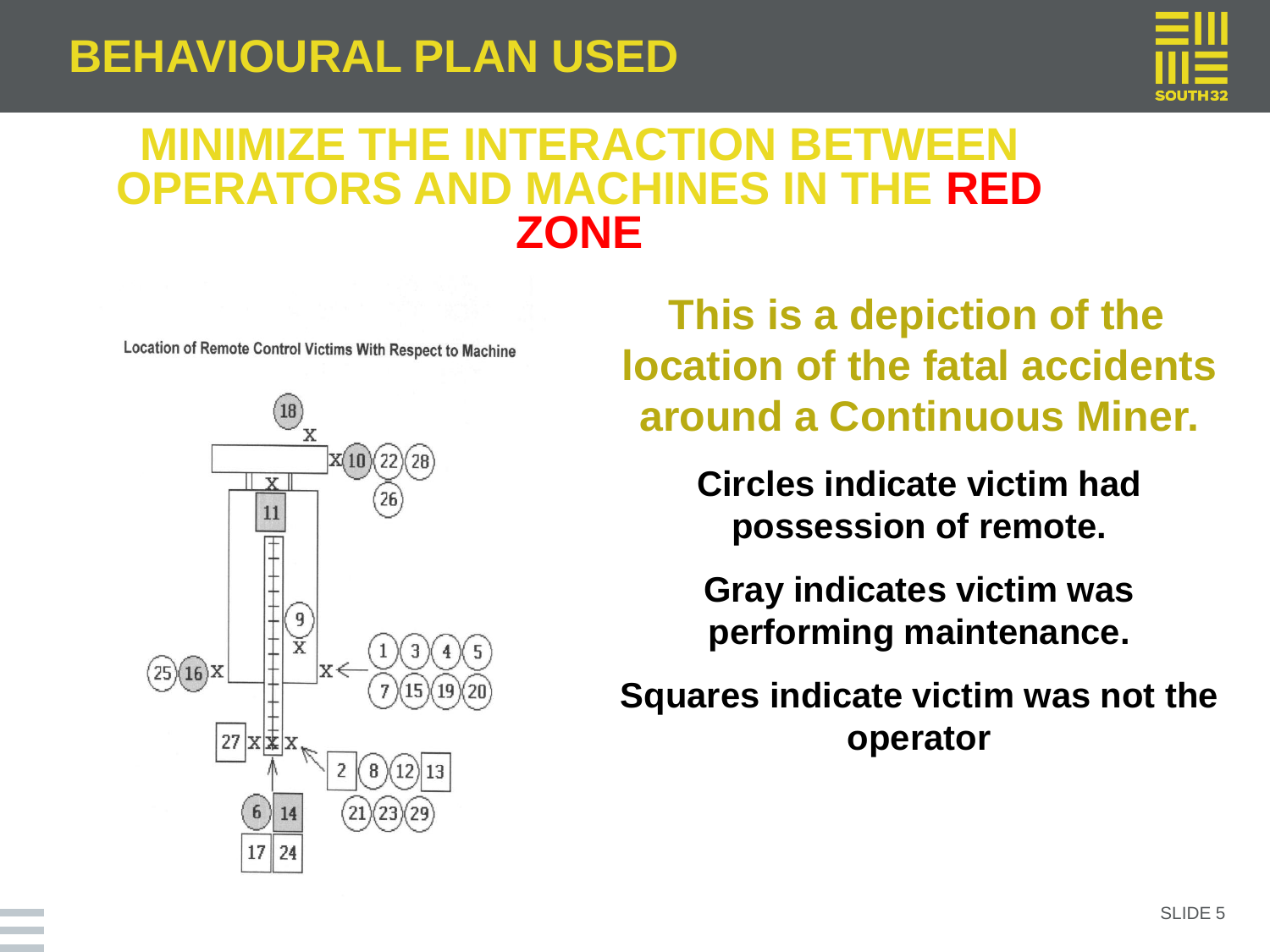

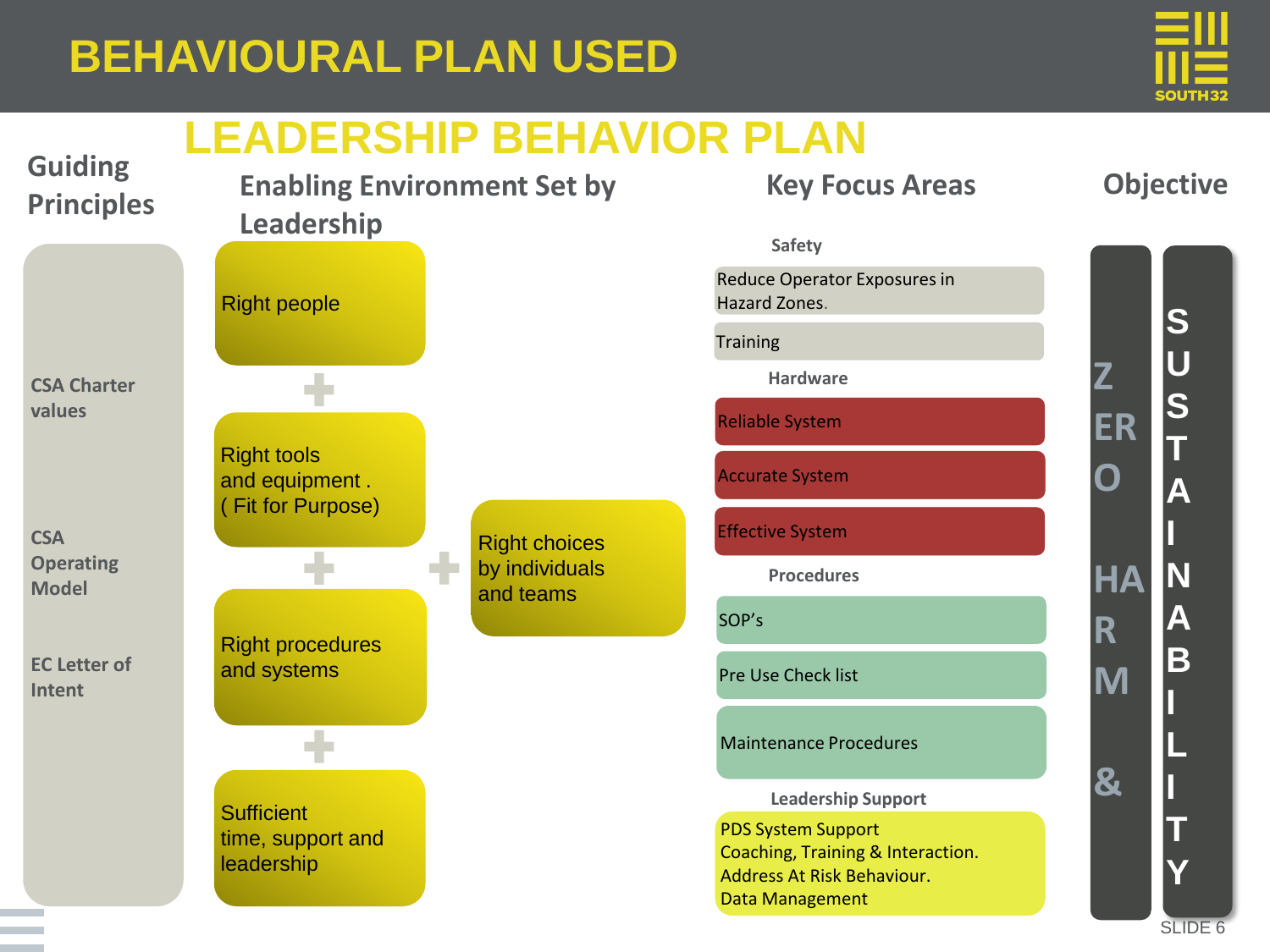

#### **RIGHT PEOPLE**

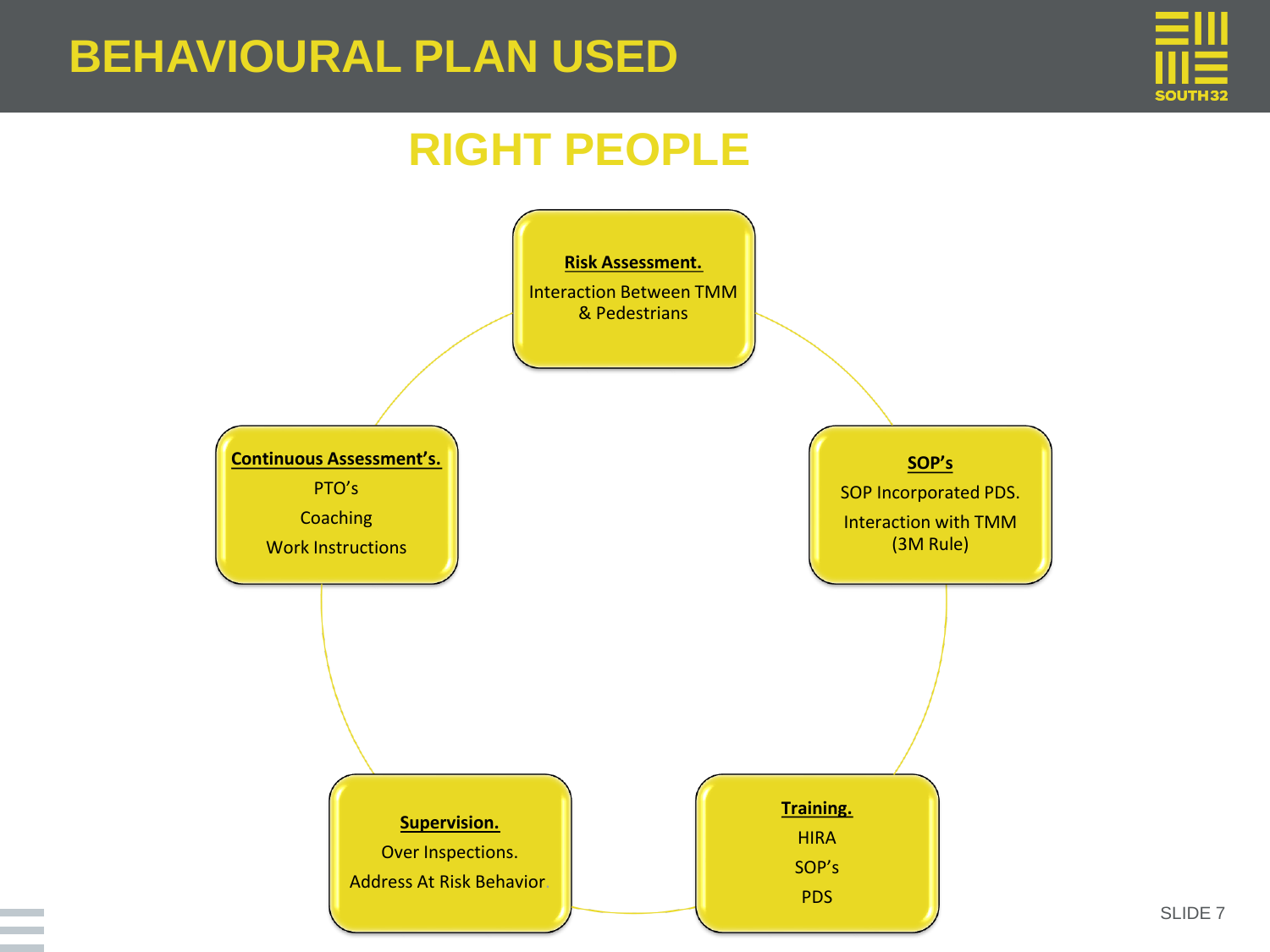

### **RIGHT PROCEDURES**

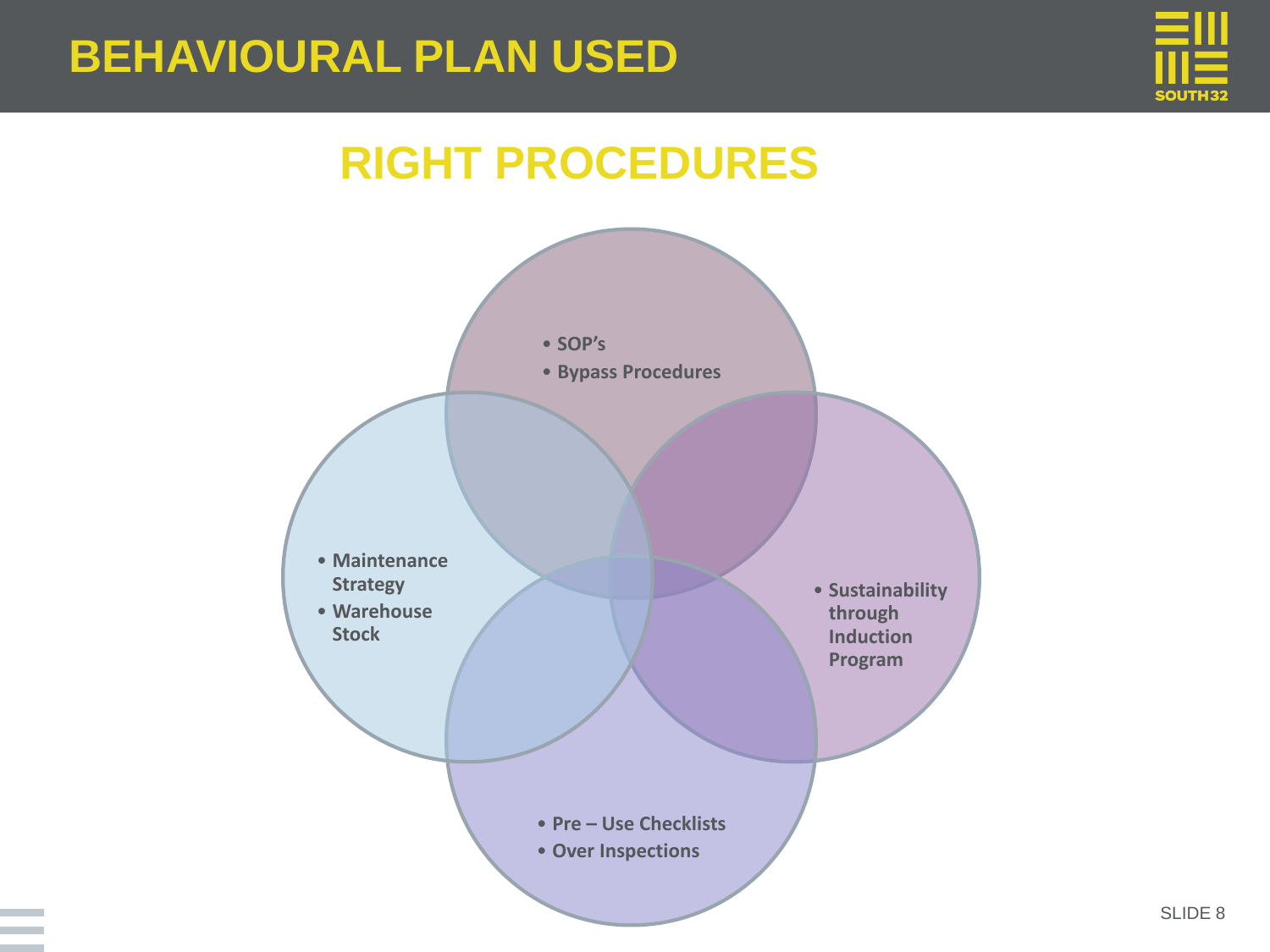

#### **LEADERSHIP SUPPORT FOR PDS**

Interact, Train & Coach People on the Risk's.

PDS = Safety Device (No Go) if faulty.

Review Meetings Data Interpretation & Management to drive correct behavior.

Understanding of operational reasons for trips through two way communication with operators.

> Address At Risk Behavior. Reward Good/Desired Behavior.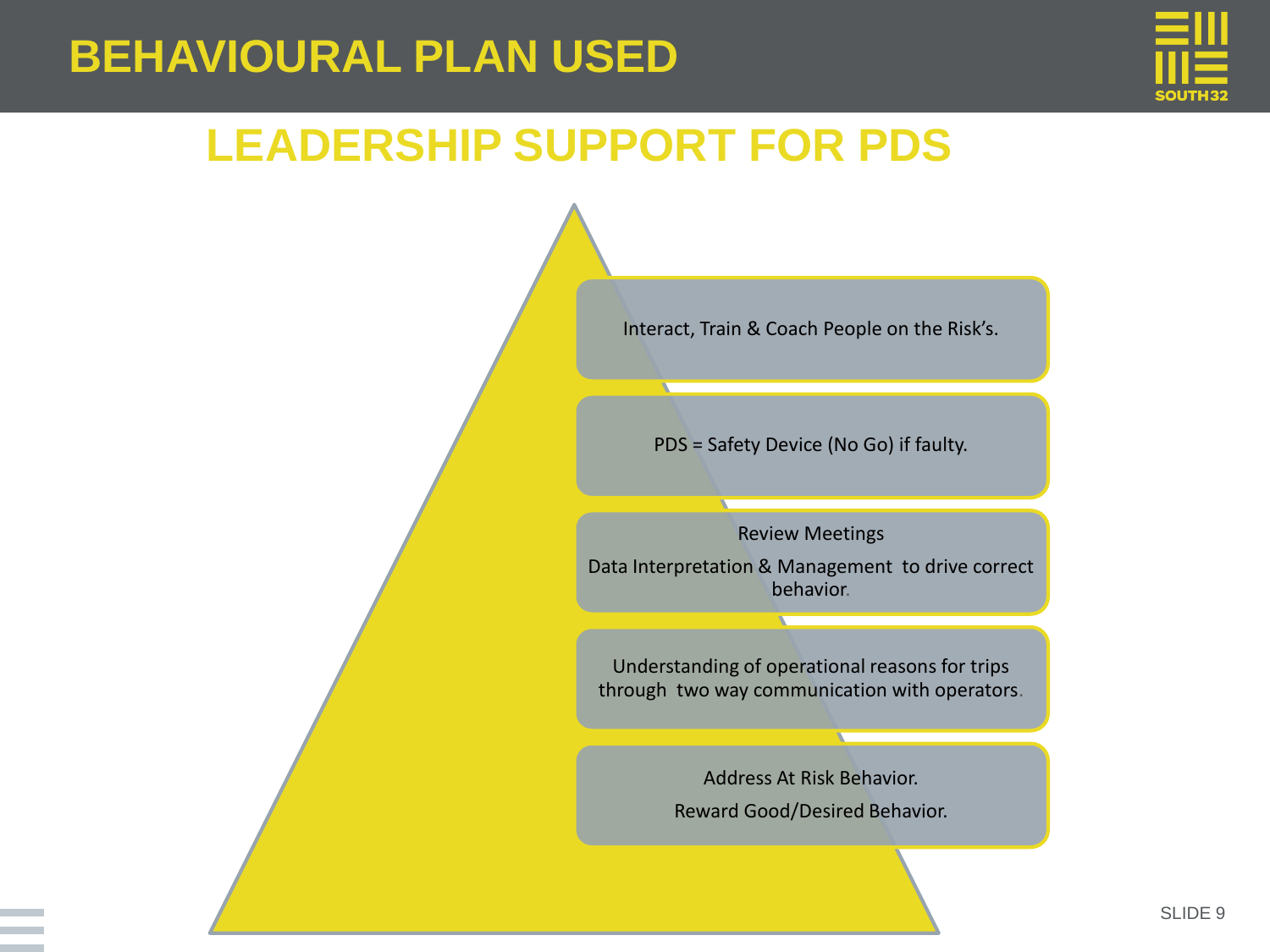

# **Review Meetings (non production shifts)**

The following is discussed: -

- Subordinates performance.
- PDS.
- Coaching.
- Training.
- Reports of malfunctioning equipment.
- Concerns.

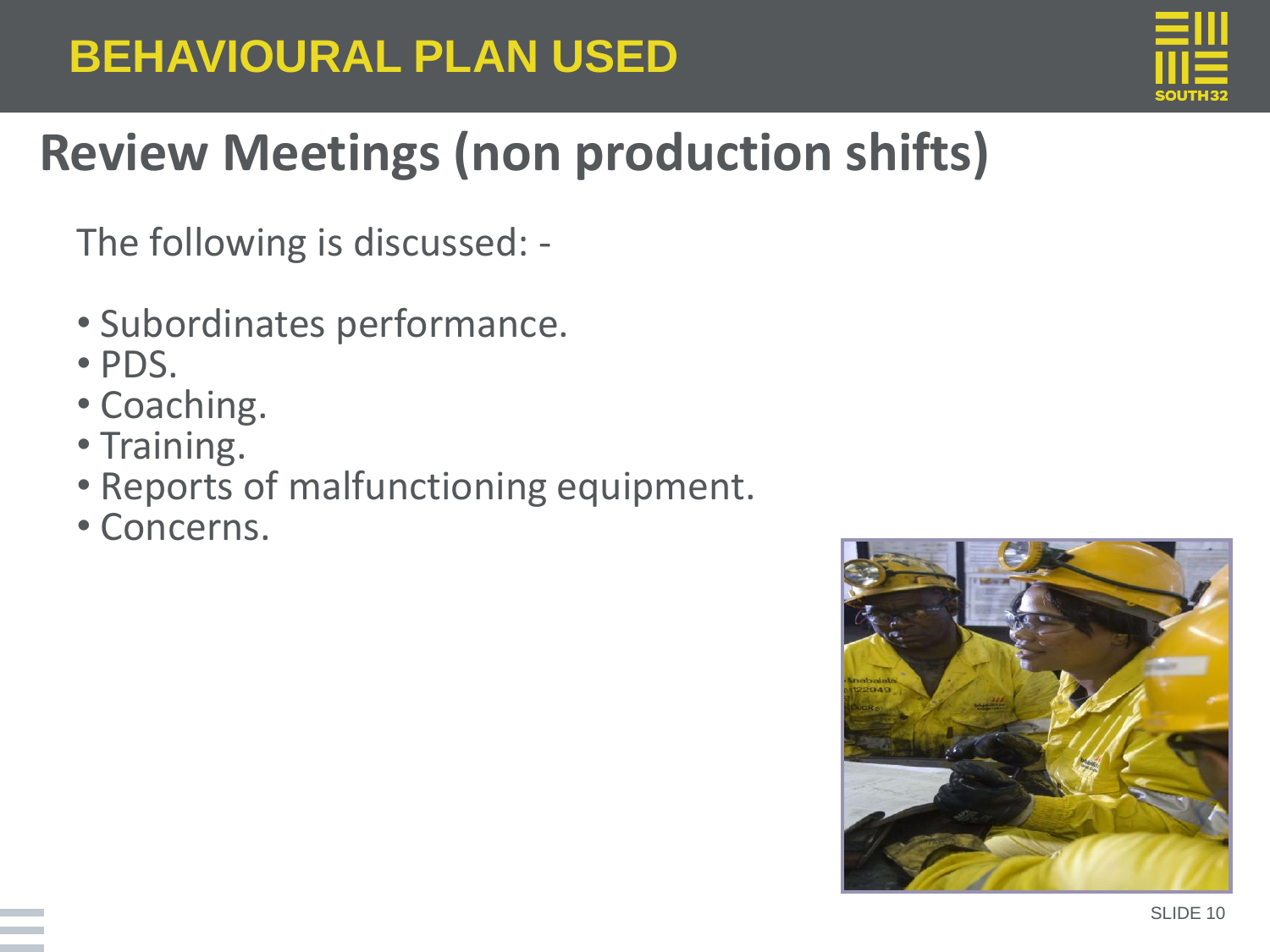

# **Participation Management**

Engage in dialogue with workers regarding the PDS.

On the job training and coaching of how the system works.

Practice make perfect!

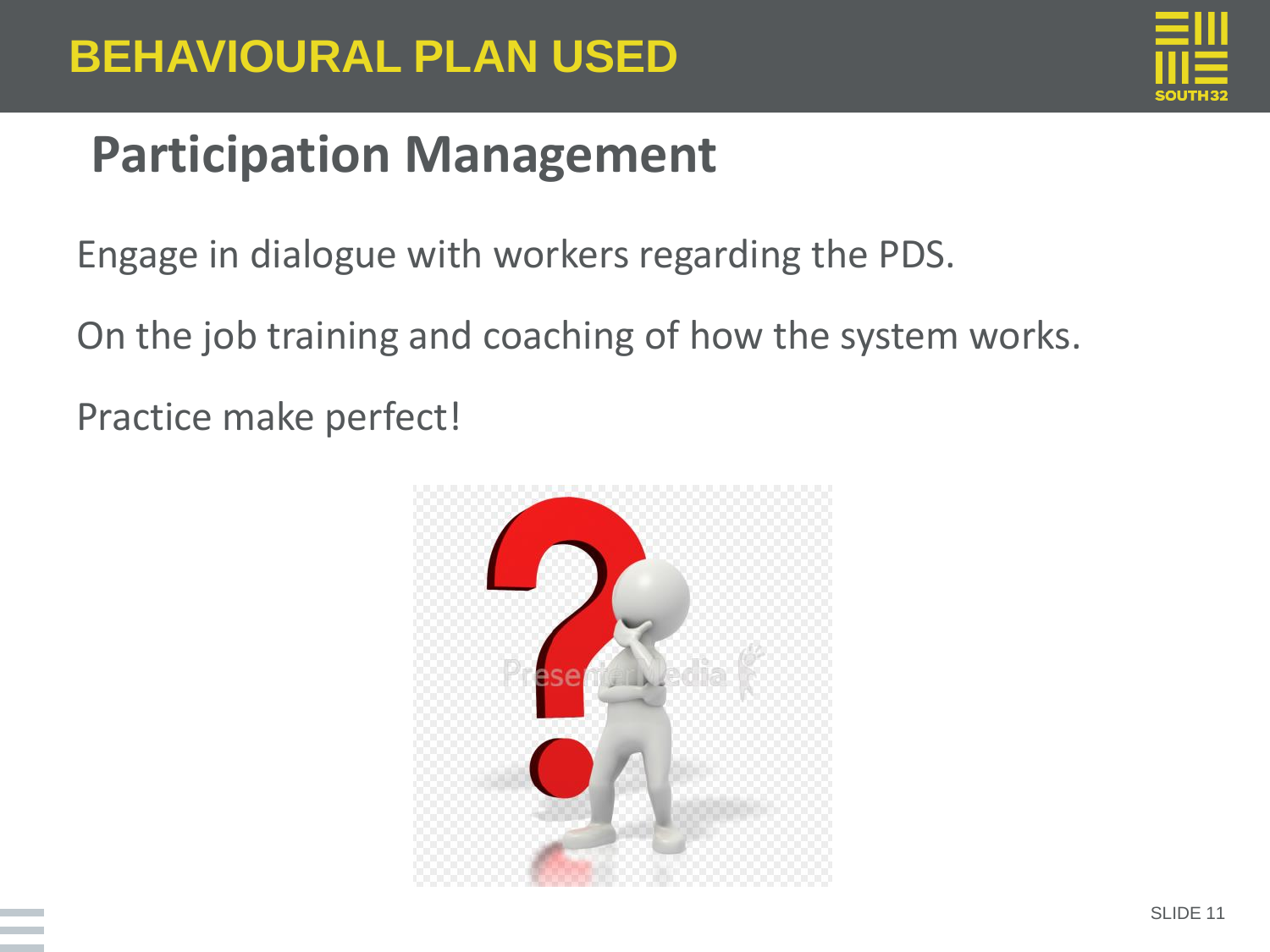

- On 10 August 2013 MR. Fusi Moranamela Continuous Miner operator went underground at 22H00
- At approximately 01H30 he felt dizzy and collapsed in the traveling way of the Shuttle car towards the CM.
- The Shuttle car came to a stop approximately 2 meters from the CM operator
- Shuttle car failed to move, the operator then saw that his machine has stopped due to the Hazard zone that was activated.
- The Shuttle car operator exit and on investigation he found the CM operator lying on the ground in front of the Shuttle car.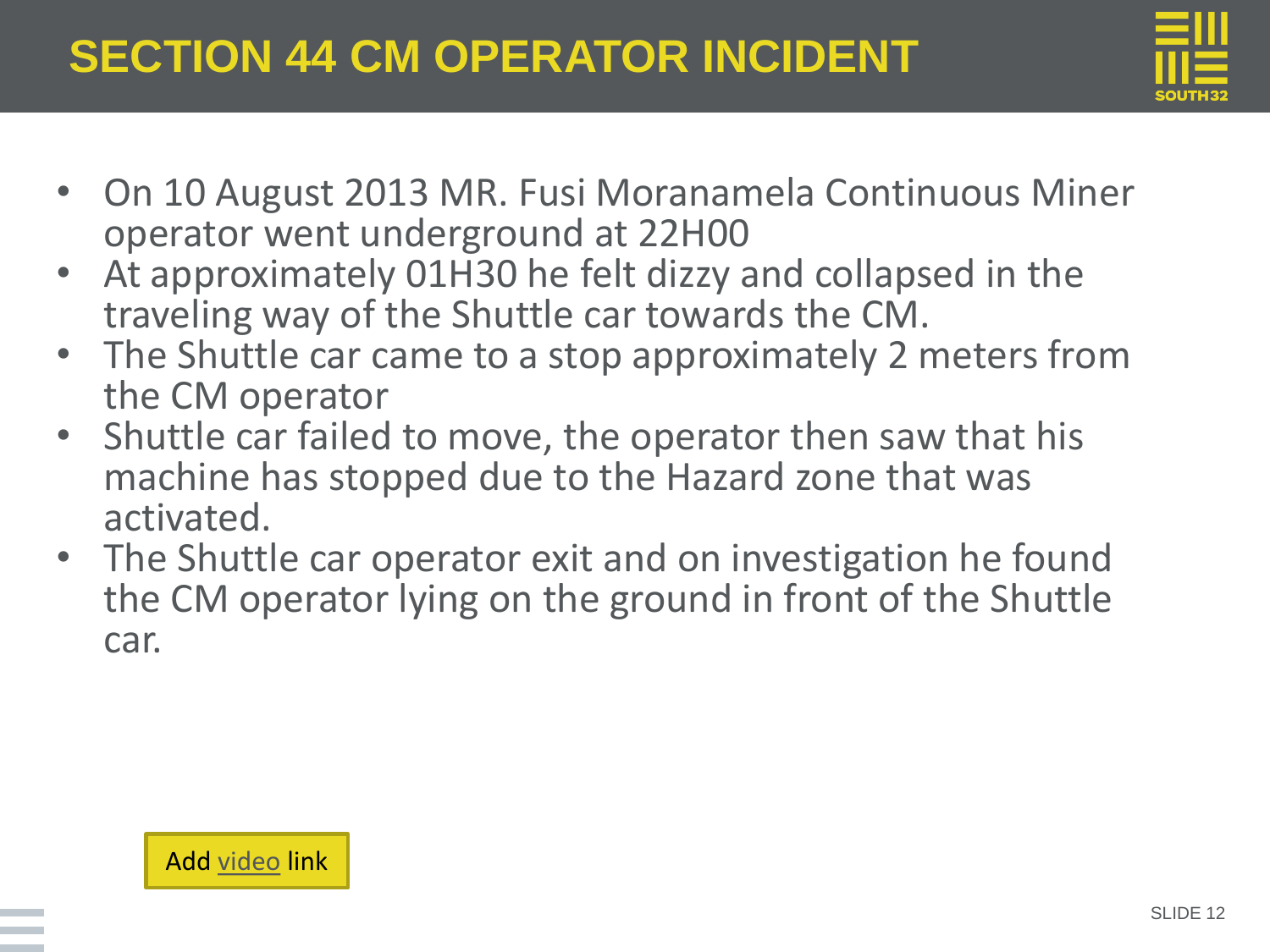#### •**ANALYSIS OF DATA**



#### Daily/Shift Automated Interactions Report - 2016-05-25 - 2016-06-01 - Section 29

#### **Date: 2016-05-25 - 2016-06-01**

#### Interactions Per Machine Trend Of Interactions Over a Period



| <b>Total Warnings</b>                                                    | 2683 Total Hazards | 1730 Total Remote Stops |  |
|--------------------------------------------------------------------------|--------------------|-------------------------|--|
|                                                                          |                    |                         |  |
| <b>Total Interactions - Day</b><br><b>Total Interactions - Afternoon</b> | 1649<br>1172       |                         |  |
| <b>Total Interactions - Night</b>                                        | 1600               |                         |  |
| <b>Total Interaction For The Day</b>                                     | 4421               |                         |  |



#### Top 10 Employee Interactions

| Day l       |                   |           |          |                       |                    |     | Afternoon   |        |                   |           |                     |  |
|-------------|-------------------|-----------|----------|-----------------------|--------------------|-----|-------------|--------|-------------------|-----------|---------------------|--|
| Employee ID | <b>First Name</b> | Last Name | Warnings | Hazards               | Remote stops Total |     | Employee ID |        | <b>First Name</b> | Last Name | Warnings<br>Hazards |  |
| 9515        |                   |           |          | 69                    | 106                | 175 |             | 13414  |                   |           | 323                 |  |
| 24215       |                   |           |          |                       |                    | 126 |             | 24734  |                   |           |                     |  |
| 9392        |                   |           |          |                       |                    | 104 |             | 24469  |                   |           |                     |  |
| 24734       |                   |           |          |                       |                    |     |             | 22837  |                   |           |                     |  |
| 14565       |                   |           |          | $\Delta$ <sup>1</sup> |                    |     |             | 8646   |                   |           |                     |  |
| 23707       |                   |           |          | 65                    |                    | 109 |             | 9515   |                   |           |                     |  |
| 23460       |                   |           |          |                       |                    |     |             | 24101  |                   |           |                     |  |
| 23553       |                   |           |          |                       |                    |     |             | 24215  |                   |           |                     |  |
| 7876        |                   |           |          | 53                    | 31                 | 84  |             | 24730  |                   |           |                     |  |
| انمممد      |                   |           |          |                       |                    |     |             | المممم |                   |           |                     |  |

|       |              |           |          |           |                    |     |             |            |           |          |         | _________          |
|-------|--------------|-----------|----------|-----------|--------------------|-----|-------------|------------|-----------|----------|---------|--------------------|
|       | D First Name | Last Name | Warnings | Hazards   | Remote stops Total |     | Employee ID | First Name | Last Name | Warnings | Hazards | Remote stops Total |
| 9515  |              |           |          | 106<br>69 |                    | 175 |             | 13414      |           |          | 323     |                    |
| 24215 |              |           |          |           |                    | 126 |             | 24734      |           |          |         |                    |
| 9392  |              |           |          |           |                    |     |             | 24469      |           |          |         |                    |
| 24734 |              |           |          |           |                    |     |             | 22837      |           |          |         |                    |
| 14565 |              |           |          |           |                    |     |             | 8646       |           |          |         |                    |
| 23707 |              |           |          | 65        |                    | 109 |             | 9515       |           |          |         |                    |
| 23460 |              |           |          |           |                    |     |             | 24101      |           |          |         |                    |
| 23553 |              |           |          |           |                    |     |             | 24215      |           |          |         |                    |
| 7876  |              |           |          |           |                    |     |             | 24730      |           |          |         |                    |
| 10824 |              |           |          |           |                    |     |             | 8989       |           |          |         |                    |

Night

| Employee ID | <b>First Name</b> | Last Name | Warnings | Hazards   | <b>Remote stops</b> | Total |
|-------------|-------------------|-----------|----------|-----------|---------------------|-------|
| 9515        |                   |           | 17       | 39        |                     | 56    |
| 11165       |                   |           | 47       | 43        |                     | 90    |
| 13083       |                   |           | 36       | <b>60</b> |                     | 96    |
| 13414       |                   |           | 198      | 31        |                     | 229   |
| 13562       |                   |           | 29       | 34        |                     | 63    |
| 14565       |                   |           | 69       | 80        |                     | 149   |
| 22485       |                   |           | 38       | 40        |                     | 78    |
| 22837       |                   |           | 47       | 30        |                     | 77    |
| 23553       |                   |           | 48       | 59        |                     | 107   |
| 26816       |                   |           | 47       | 53        |                     | 100   |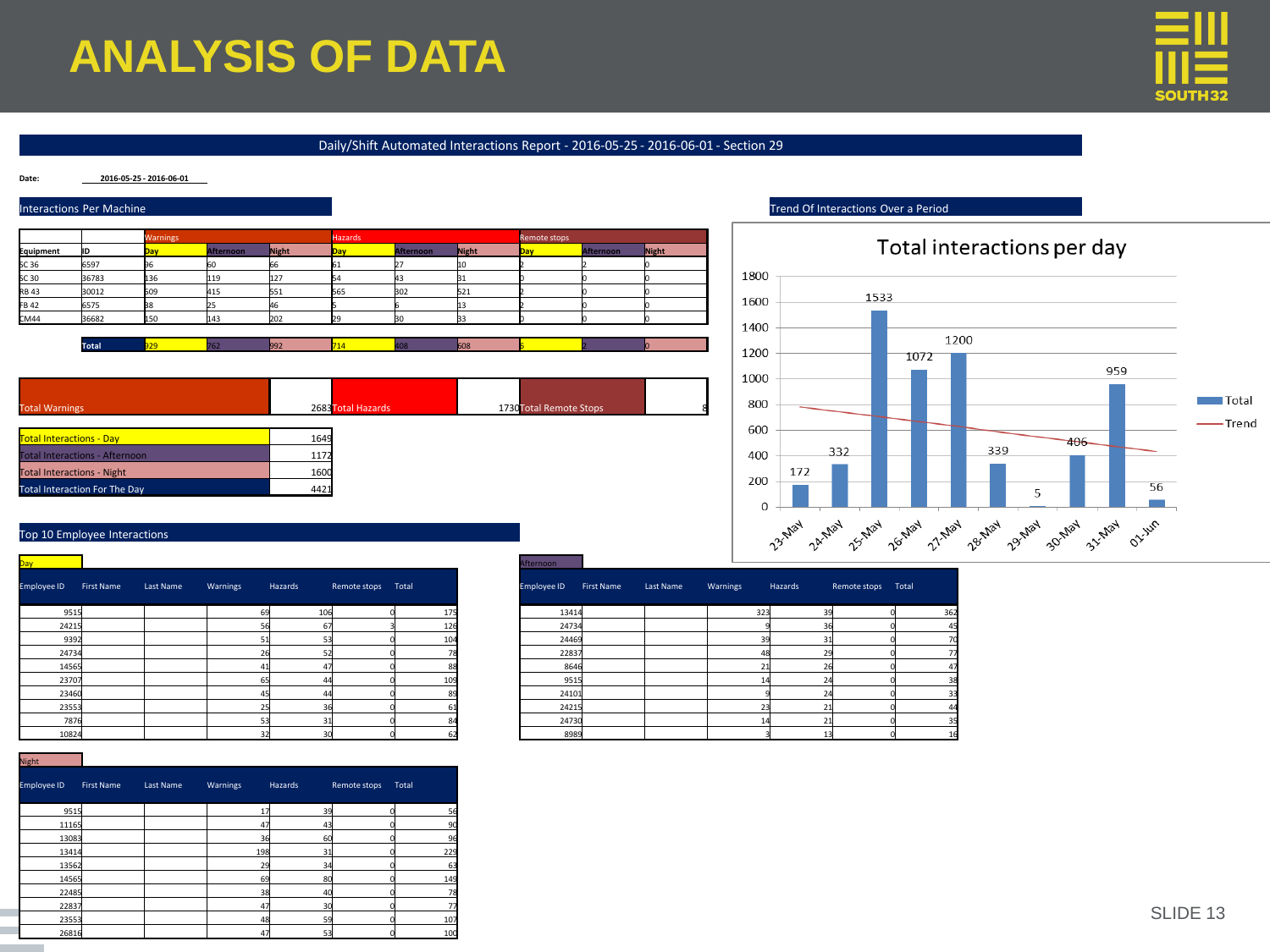## •**PRODUCTION PERFORMANCE**



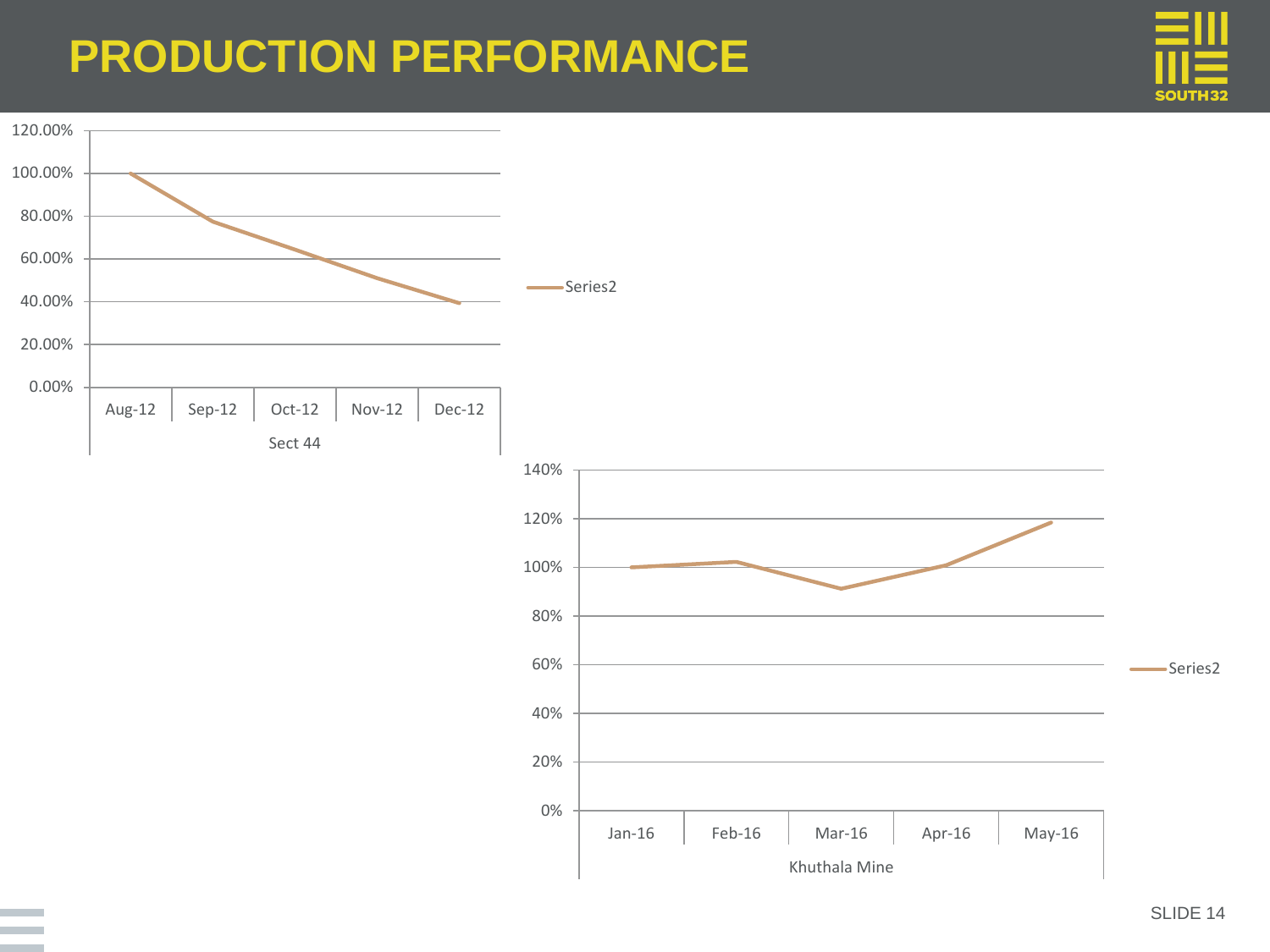



#### **Please ask questions!**

#### The objective is that all must fully understand the PDS